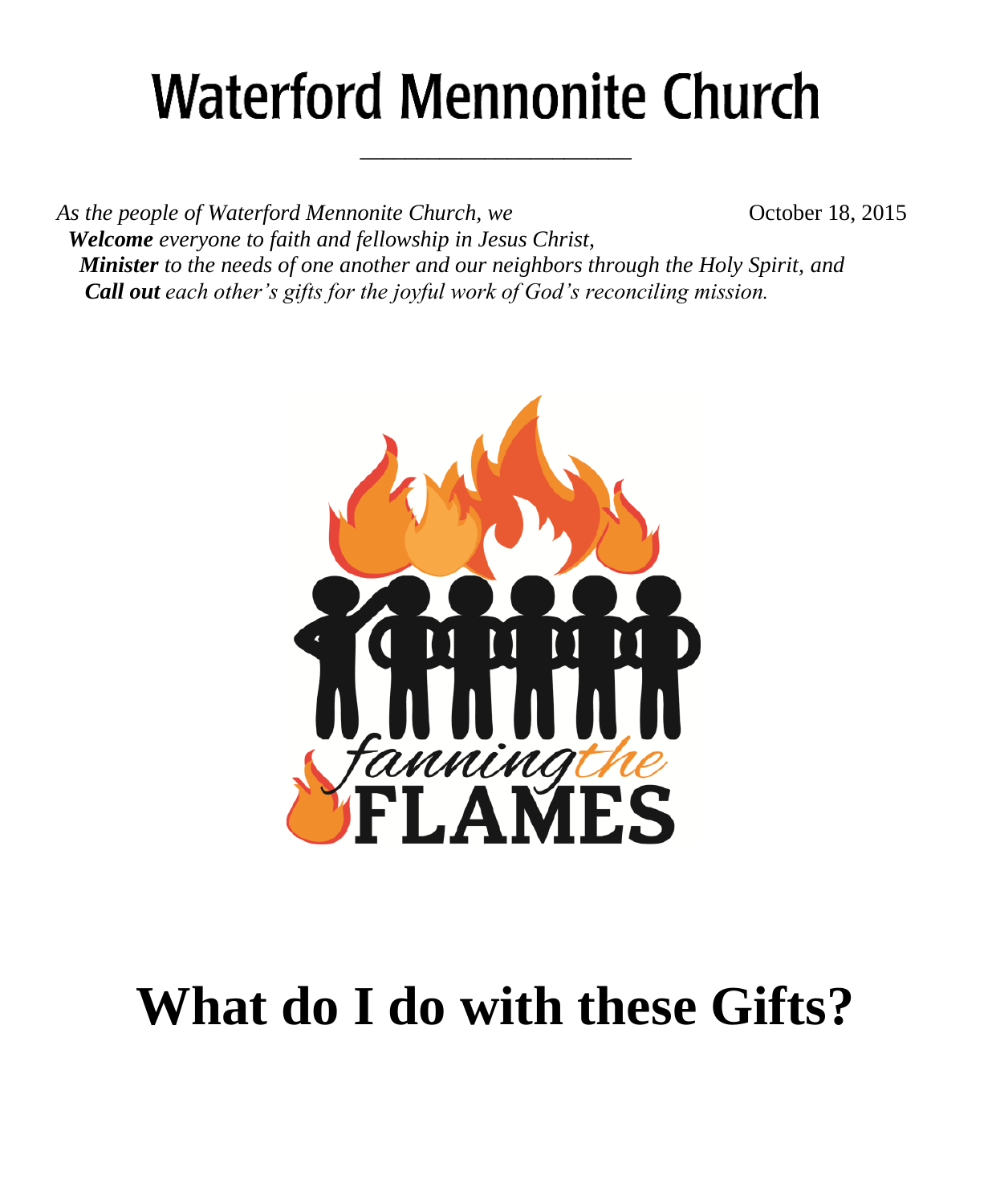| Prelude                           |                                                                                                                         | <b>Ruthie Saunders</b>              |
|-----------------------------------|-------------------------------------------------------------------------------------------------------------------------|-------------------------------------|
| Gathering song                    | God loves all his many people                                                                                           | <b>JD</b> Smucker<br>H 397          |
| Call to Worship                   |                                                                                                                         | Greg Hire                           |
| Songs of Worship                  | Blessing and honor<br>Praise the One who breaks the darkness<br>Like a tender breath                                    | SS 109<br>SS <sub>1</sub><br>SS 106 |
| Lighting the Peace Lamp*          |                                                                                                                         |                                     |
| Children's Time                   |                                                                                                                         | Loanne Harms                        |
| Offering                          | (Gifts are for Operating Fund unless designated otherwise)<br>Please pass the friendship pads as we give our offerings. |                                     |
| Scripture                         | I Corinthians 12:7-11, 27-31a; I Peter 4:7-11                                                                           |                                     |
| Sermon                            | "Worshiping at all hours"                                                                                               | Neil Amstutz                        |
| Fanning the Flame                 | Workin' on a building                                                                                                   |                                     |
| Sharing and Congregational Prayer |                                                                                                                         | Cindy Voth                          |
| Benediction                       |                                                                                                                         |                                     |
| Sending song                      | The peace of the earth                                                                                                  | SJ 77                               |

H = *Hymnal: A Worship Book*; SJ = *Sing the Journey; SS = Sing the Story*

\*We light the peace lamp every Sunday to lament all unnecessary and violent loss of life around the world.

**Living Stream Worship: Both services are live streamed at** [www.waterfordchurch.org](http://www.waterfordchurch.org/)



 *God, who gifts everyone in the church, calls each person to offer their abilities and spiritual gifts to God and the congregation, and also calls them to fan the flames of others to utilize their gifts.*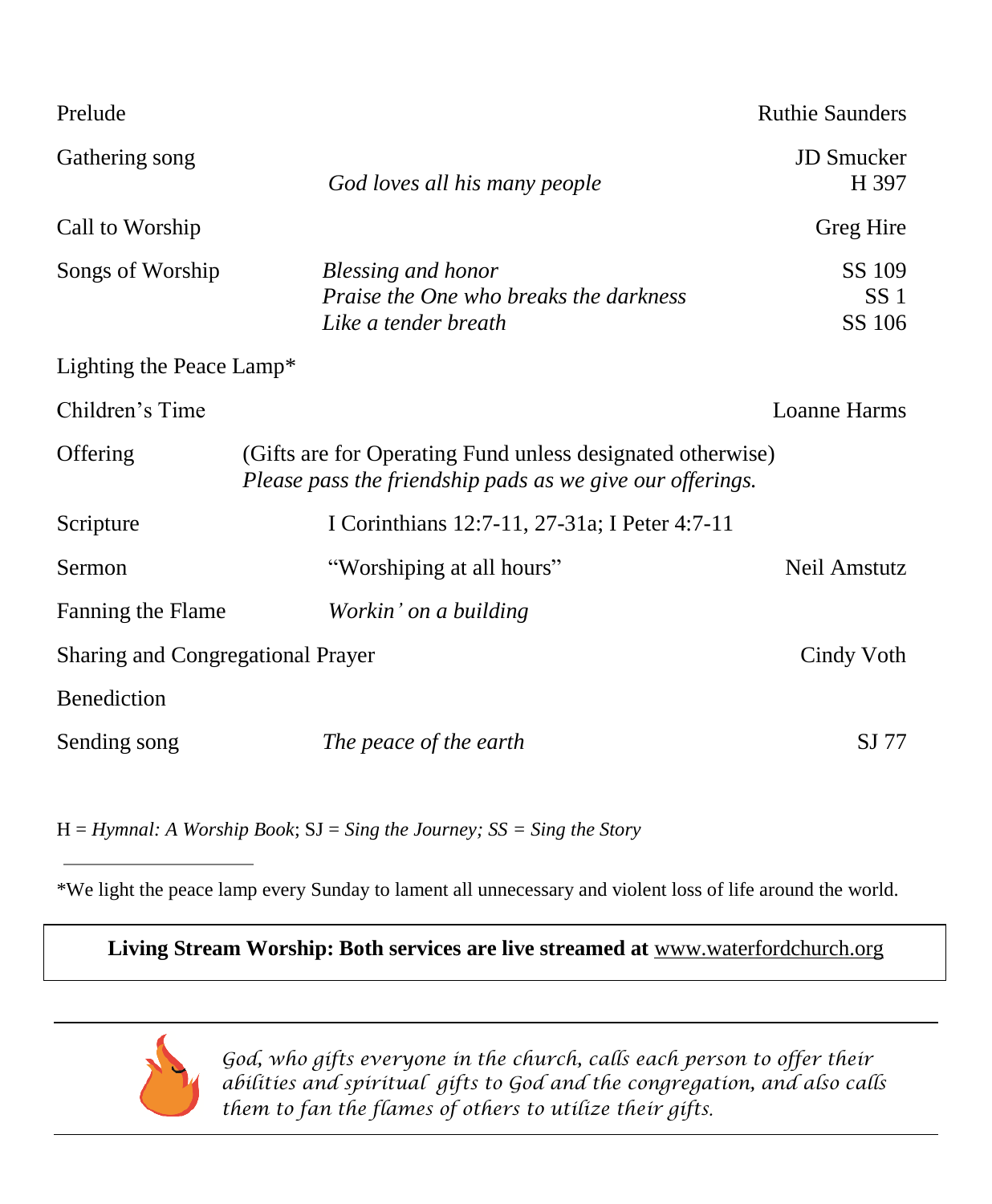# **Prayers for Brothers and Sisters**

*Mark and Mikki Bowman* as they joyfully welcome their son, *Eli John*, born on October 9, and Eli's grandparents *Murray and Helen Bowman*.

Fourth grade students *– Tyson Chupp, Sophia Damer, Andrew King, Mariah Stoltzfus –* and their Sunday School Teacher *Jama Brookmyer-Graber.*

*Deb and Wes Bergen* (Mennonite Mission Network) live at Good News Theological College and Seminary in Ghana. Pray for Wes as he teaches Bible classes, and for Deb as she works with a team to help people in West African countries process trauma.

The coming and going of many *students, teachers, staff, and families* for fall break.

*Jerrell, Jane, Sierra, Naomi, Teresa, Jordan Ross Richer* and the *Ecuador Ministry Support Team* as they begin to make plans for the Ross Richer family to return to Ecuador in January as part of their Two-Way Mission with Mennonite Mission Network.

*WMC Young Adults serving with Mennonite Central Committee: Matthew Amstutz* (China), *Emily Bowman* (Honduras), and *Jesse Amstutz (*Honduras).

#### **Welcome, Guests**

Large print copies of the bulletin and the hymnal and hearing aid systems are available from the ushers. Sermon boards for children are available at the back door; please pick one up as you enter. You are encouraged to bring infants through age two children to the nursery. Pick up the newsletter, *Buzz,* from the welcome kiosk in the foyer.

## **Welcome Team**

| Greeter/Hosts  | Darrel and Karen Sommers; Dwight and Carolyn Kauffman              |
|----------------|--------------------------------------------------------------------|
| <b>Ushers</b>  | Bruce Snyder, Dennis Myers $(1st)$ ;                               |
|                | Byron Yoder, Wade Ramer, Don Miller (2 <sup>nd</sup> )             |
| <b>Nursery</b> | Alan & Lyz Zimmerman $(1st)$ ; Nick and Amanda Stoltzfus (nurture) |
| Audiovisual    | Shawn Stutzman, Karen Sommers, Felix Perez Diener                  |

# **Today**

| $8:00/10:45$ a.m. Worship |                                   |
|---------------------------|-----------------------------------|
| $9:15$ a.m.               | Coffee and fellowship             |
| $9:30$ a.m.               | Nurture hour—classes for all ages |